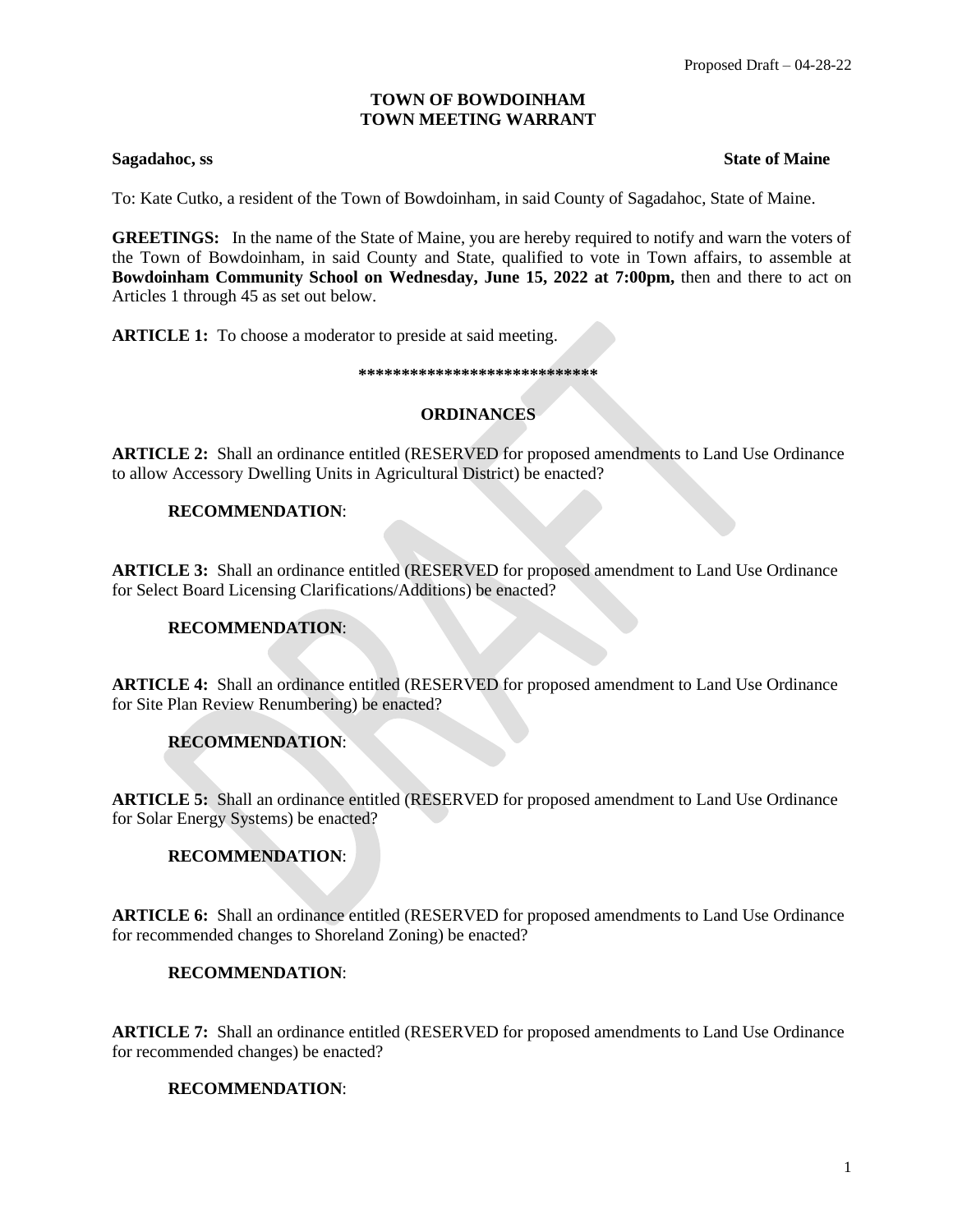**ARTICLE 8:** Shall an ordinance entitled, "An Ordinance to Amend the Town of Bowdoinham Animal Control Ordinance to Update Fee Schedules" be enacted?

#### **RECOMMENDATION**:

#### **\*\*\*\*\*\*\*\*\*\*\*\*\*\*\*\*\*\*\*\*\*\*\*\*\*\*\*\*\*\*\*\***

#### **CITIZENS PETITION FOR LEASE OF RECYCLING BARN**

**ARTICLE 9:** To see if the Town will authorize and direct the Selectboard to negotiate and enter into a 10-year lease agreement with the Sagadahoc Recycling Company to lease 15,500 sq. ft. of its building at 243 Post Road for \$19,392 per annum, plus 10% of costs related to specific improvements required by the Town, with terms and conditions of the lease to be agreed upon by the Board of Selectmen, and the lease signed by September 1, 2022?

## **RECOMMENDATION**:

#### **\*\*\*\*\*\*\*\*\*\*\*\*\*\*\*\*\*\*\*\*\*\*\*\*\*\*\*\*\*\*\*\***

# **CAPITAL IMPROVEMENT ARTICLES**

**ARTICLE 10:** To see if the Town will vote: (1) to approve the reconstruction, paving and maintenance of various town roads, including all other reasonably necessary costs related thereto (the "Project"); and (2) to appropriate \$400,000 for the Project; and (3) to authorize the Treasurer and the Chair of the Select Board to issue general obligation bonds of the Town of Bowdoinham (including temporary notes in anticipation of the sale thereof) in an aggregate principal amount not to exceed \$400,000; and (4) to delegate to the Treasurer and the Chair of the Select Board the discretion to fix the date(s), maturity(ies), interest rate(s), denomination(s), place(s) of payment, premium(s), call(s) for redemption, current or advance refunding(s) of the securities, form(s) and other detail of said general obligation bonds, including execution and delivery of said general obligation bonds and to provide for the sale thereof as well as the negotiation and execution of any loan agreement with any party or certifications related thereto.

## TREASURER'S FINANCIAL STATEMENT

Total Town Indebtedness:

| A. Bonds outstanding and unpaid                    | \$6,401,841.06 |
|----------------------------------------------------|----------------|
| <b>B.</b> Bonds authorized and unissued:           | -80            |
| C. Bonds to be issued if this Article is approved: | \$400,000.00   |
| Total                                              | \$6,801,841.06 |

Costs:

At an estimated interest rate of 3% for an assumed 10-year maturity, the estimated costs of this bond issue will be:

| Principal:                 | \$400,000.00 |
|----------------------------|--------------|
| Interest:                  | \$68,922.03  |
| <b>Total Debt Service:</b> | \$468,922.03 |

Validity: The validity of the bonds and the voters' ratification of the bonds may not be affected by any errors in the above estimates. If the actual amount of the total debt service for the bond issue varies from the estimate, the ratification by the electors is nevertheless conclusive and the validity of the bond issue is not affected by reason of the variance.

> \_\_\_\_\_\_\_\_\_\_\_\_\_\_\_\_\_\_\_\_\_\_\_\_\_\_\_\_\_\_\_\_\_ Nicole Briand, Treasurer Town of Bowdoinham, Maine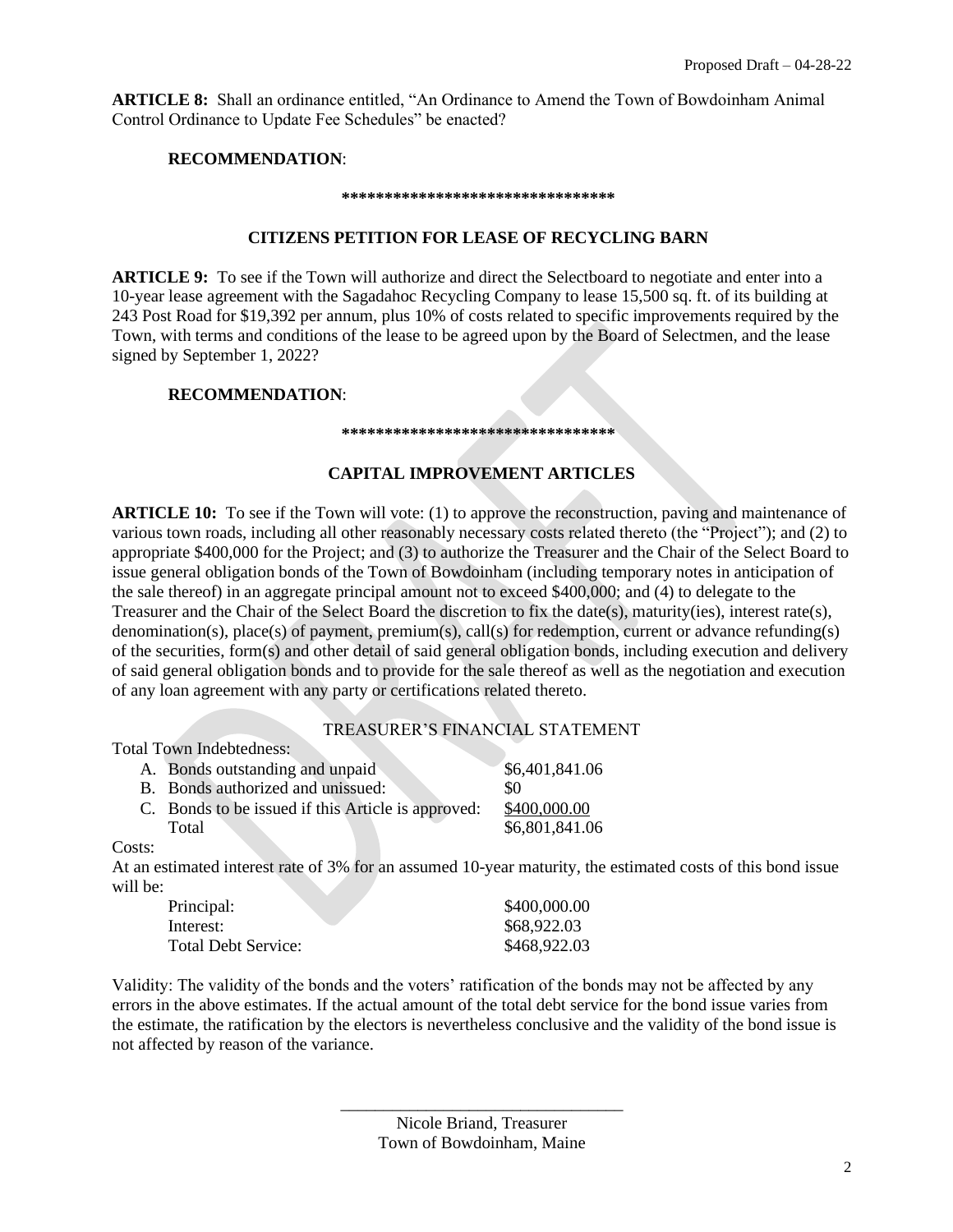## **RECOMMENDATION**:

**ARTICLE 11:** Shall the Town vote to authorize the Select Board to enter into a lease purchase agreement in a principal amount not exceeding \$60,000 (exclusive of finance costs), for a term not to exceed ten years, and under such other terms and conditions as the Board deems advisable, for the purpose of funding the acquisition of a heavy-duty work truck, including plow gear for the Public Works & Solid Waste & Recycling Departments? (\$145,000 being the total estimated acquisition cost, \$85,000 of which is proposed from ARPA funds).

# **RECOMMENDATION**:

**ARTICLE 12:** Shall the Town vote to appropriate \$322,761.90 from Coronavirus Local Fiscal Recovery Funds (aka American Rescue Plan Act or ARPA funds) received by the Town from the federal government for the following projects, as itemized below?

| Projects:                                                | Project Estimates (actual cost may vary) |
|----------------------------------------------------------|------------------------------------------|
| Purchase & Installation Server for Town Office           | \$7,500                                  |
| Purchase & Installation of Remote Meeting Technology     | \$30,000                                 |
| at Kendall Meeting Room and Fire Department Meeting Room |                                          |
| Gear Extractor & Dryer                                   | \$30,000                                 |
| <b>Fit Test Machine</b>                                  | \$15,000                                 |
| Public Works/Recycling Truck with Plow Gear              | \$85,000                                 |
| Deck over Trailer                                        | \$15,000                                 |
| Purchase & Installation of Compacting Dumpster           | \$20,000                                 |
| Leaf Vacuum                                              | \$5,000                                  |
| <b>Tractor with Bushhog</b>                              | \$8,000                                  |
| Road Maintenance                                         | \$100,000                                |
| Total ( <i>not to exceed</i> )                           | \$322,761.90                             |
|                                                          |                                          |

# **RECOMMENDATION**:

**ARTICLE 13:** Shall the Town vote to raise and appropriate \$132,500, as itemized below, for the CAPITAL RESERVE Budget?

| Capital Improvements:        | \$3,500   |  |
|------------------------------|-----------|--|
| Town Hall & Town Office:     | \$25,000  |  |
| <b>Cemetery Maintenance:</b> | \$3,000   |  |
| Solid Waste & Recycling:     | \$44,500  |  |
| <b>Public Works Reserve:</b> | \$26,000  |  |
| Fire Reserve:                | \$26,000  |  |
| <b>Recreation Reserve:</b>   | \$4,000   |  |
| <b>Riverfront Building:</b>  | \$500     |  |
| Total                        | \$132,500 |  |
|                              |           |  |

# **RECOMMENDATION**:

**ARTICLE 14:** Shall the Town vote to authorize the Select Board to appropriate up to \$40,500 from the Capital Improvements Reserve, and, up to \$84,700 from the Solid Waste & Recycling Reserve for design,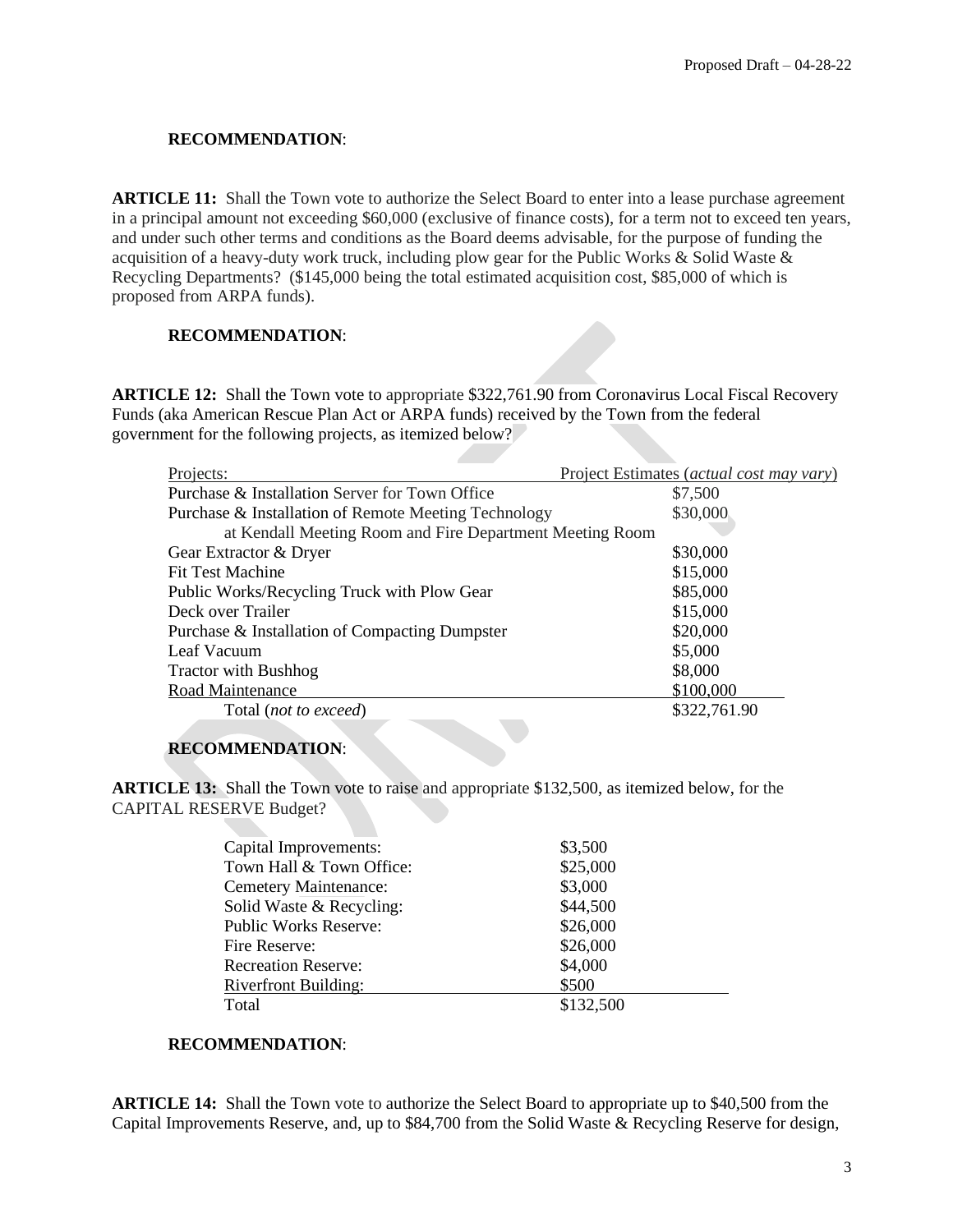engineering and environmental services relating to: improvements to the recycling barn at 243 Post Road and a new recycling/transfer station facility co-located with Public Works on Pond Road?

#### **RECOMMENDATION**:

**ARTICLE 15:** Shall the Town vote to establish the Age-Friendly Reserve Fund for the purpose of supporting Age-Friendly expenses and programs, to appropriate the sum of \$3,391.13 that was received from donations, and to expend from said fund in the manner consistent with said purpose?

#### **RECOMMENDATION**:

**ARTICLE 16:** Shall the Town vote to establish the Animal Medical Emergency Reserve Fund for the purpose of funding emergency medical care for animals in the Town's possession, if the owner is not known, and to appropriate and expend from said fund in a manner consistent with said purpose?

#### **RECOMMENDATION**:

**ARTICLE 17:** To see if the Town will authorize the Treasurer to apply, on behalf of the Town, for federal financing assistance under the provisions of the Land and Water Conservation Fund Act, Public Law 88-578 for the development of Waterfront and Recreation Improvements; authorize Board of Selectmen to enter into the Land and Water Conservation Fund Project Agreement with the State subsequent to federal approval of the project; and further authorize the Board of Selectmen to appropriate up to \$600,000 from the CMP/Riverfront TIF Fund and Rideout Memorial Reserve Fund for all or part of the local share of the project cost.

## **RECOMMENDATION**:

**\*\*\*\*\*\*\*\*\*\*\*\*\*\*\*\*\*\*\*\*\*\*\*\*\*\*\*\*\*\*\*\***

## **EXPENSE BUDGET ARTICLES**

**ARTICLE 18:** Shall the Town vote to raise and appropriate \$633,436 for the ADMINISTRATION Budget?

# **RECOMMENDATION**:

**ARTICLE 19:** Shall the Town vote to raise and appropriate \$137,990 for the PLANNING, COMMUNITY DEVELOPMENT AND CODE ENFORCEMENT Budget?

#### **RECOMMENDATION**:

**ARTICLE 20:** Shall the Town vote to raise and appropriate \$10,000 for the CONTINGENCY Budget?

## **RECOMMENDATION**:

**ARTICLE 21:** Shall the Town vote to raise and appropriate \$86,500 for the GENERAL SERVICES Budget?

#### **RECOMMENDATION**:

**ARTICLE 22:** Shall the Town vote to raise and appropriate \$486,120 for the DEBT SERVICES Budget?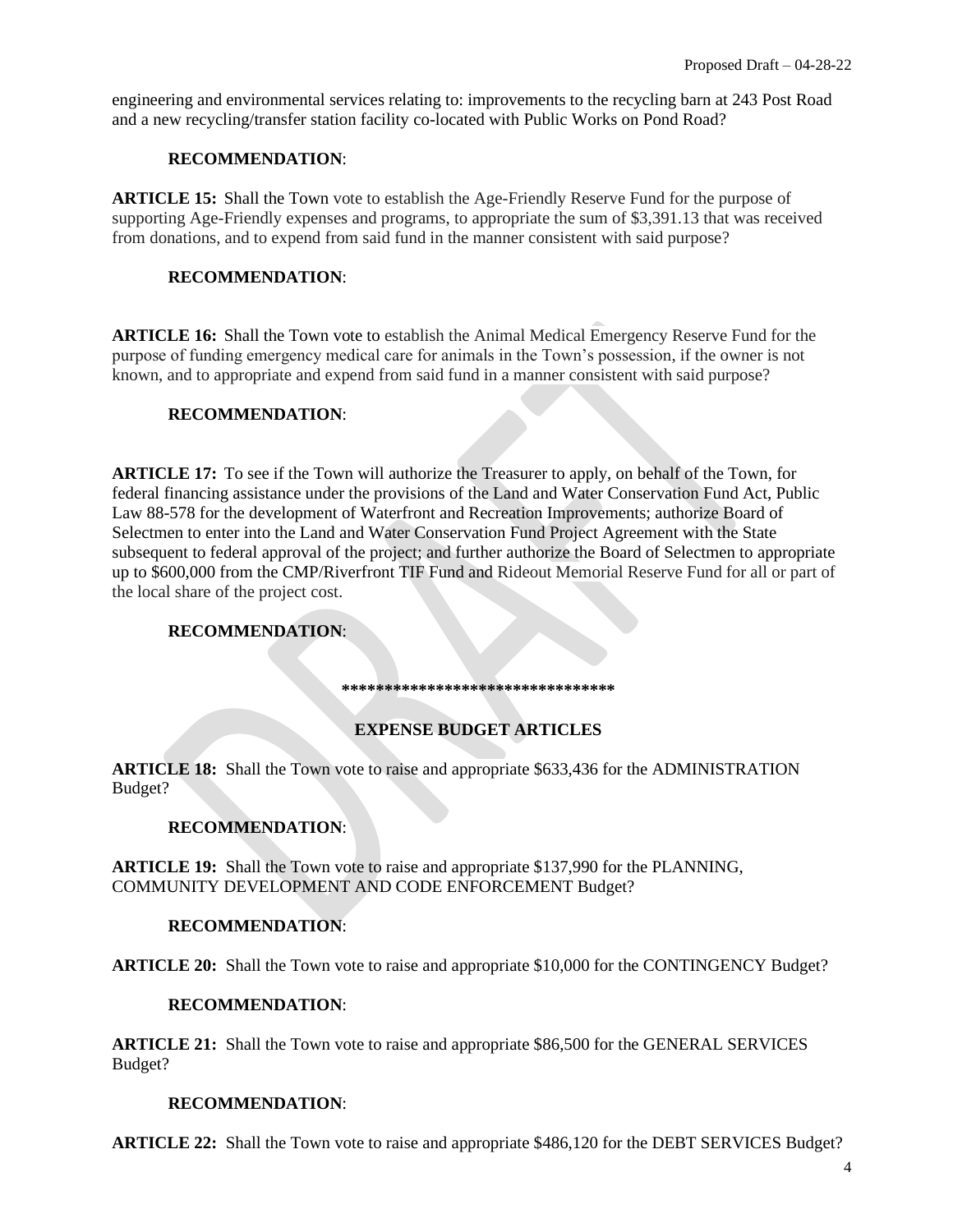## **RECOMMENDATION**:

**ARTICLE 23:** Shall the Town vote to raise and appropriate \$115,404 for the FIRE AND RESCUE DEPARTMENT Budget?

## **RECOMMENDATION**:

**ARTICLE 24:** Shall the Town vote to raise and appropriate \$110,350 for the TOWN FACILITIES MAINTENANCE Budget?

#### **RECOMMENDATION**:

**ARTICLE 25:** Shall the Town vote to raise and appropriate \$25,532 for the ANIMAL CONTROL AND HARBOR MASTER Budget?

#### **RECOMMENDATION**:

**ARTICLE 26:** Shall the Town vote to raise and appropriate \$654,821 for the PUBLIC WORKS DEPARTMENT Budget?

#### **RECOMMENDATION**:

**ARTICLE 27:** Shall the Town vote to raise and appropriate \$206,472 for the SOLID WASTE AND RECYCLING DEPARTMENT Budget?

#### **RECOMMENDATION**:

**ARTICLE 28:** Shall the Town vote to raise and appropriate \$75,687 for the RECREATION Budget?

## **RECOMMENDATION**:

**\*\*\*\*\*\*\*\*\*\*\*\*\*\*\*\*\*\*\*\*\*\*\*\*\*\*\*\*\*\*\*\***

## **OUTSIDE ORGANIZATION REQUESTS**

**ARTICLE 29:** Shall the Town vote to raise and appropriate \$1,500 for SPECTRUM GENERATIONS?

**RECOMMENDATION:** Finance Advisory Committee recommends the article to pass.

**ARTICLE 30:** Shall the Town vote to raise and appropriate \$723 for The Life Flight Foundation?

**RECOMMENDATION:** Finance Advisory Committee recommends the article to pass.

**\*\*\*\*\*\*\*\*\*\*\*\*\*\*\*\*\*\*\*\*\*\*\*\*\*\*\*\*\*\*\*\***

## **REVENUE BUDGET ARTICLE**

**ARTICLE 31:** Shall the Town vote appropriate the sum of \$1,617,748 from the ESTIMATED REVENUES ACCOUNTS (Non-Property Tax Revenues) to be applied to reduce the 2023 tax commitment?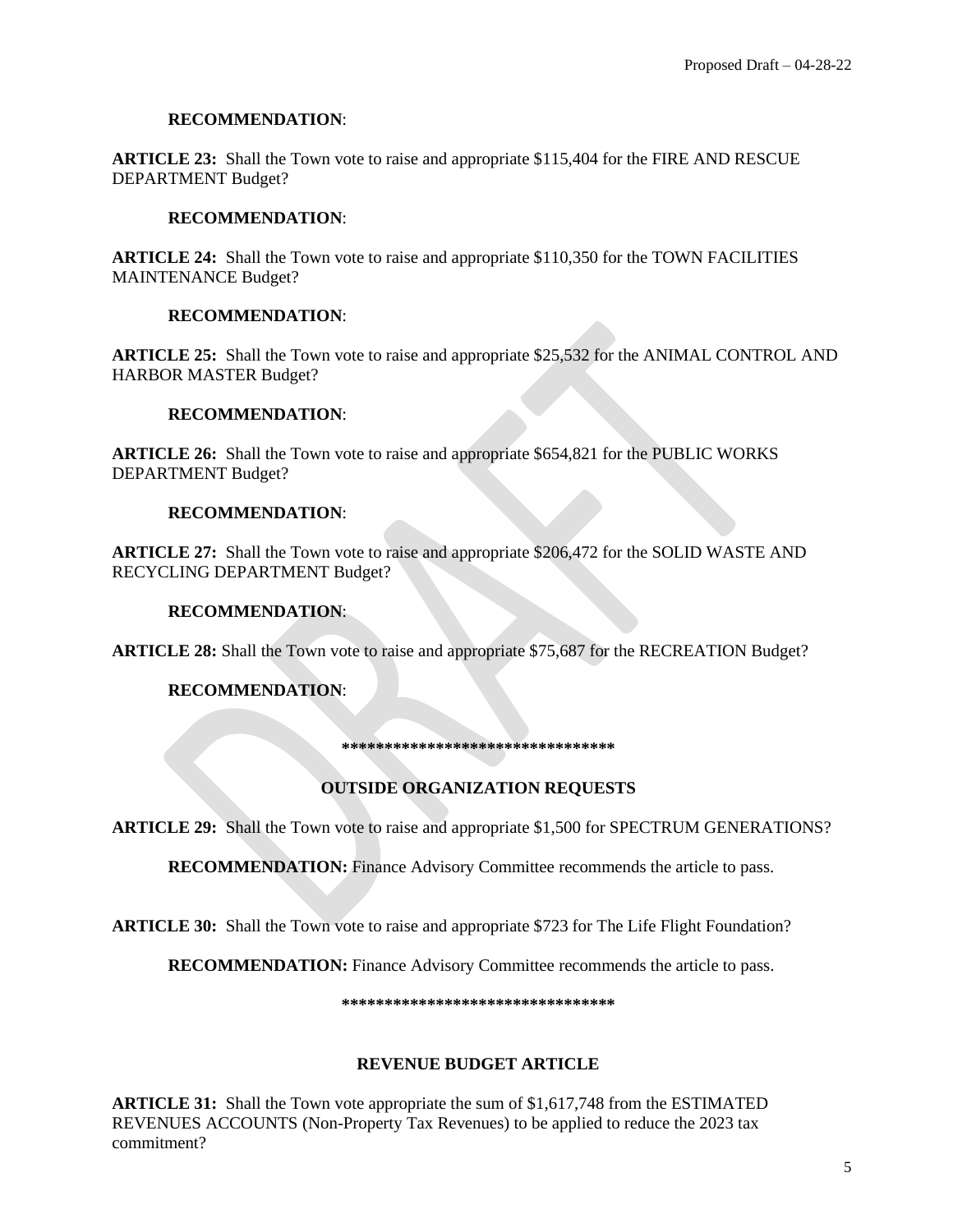# **RECOMMENDATION**:

#### **\*\*\*\*\*\*\*\*\*\*\*\*\*\*\*\*\*\*\*\*\*\*\*\*\*\*\*\*\*\*\*\***

## **PROPERTY TAX LEVY LIMIT**

**ARTICLE 32:** To see if the Town will vote to exceed the property tax levy limit of \$959,737 established for Bowdoinham by State law in the event the municipal budget approved under the preceding articles will result in a tax commitment that is greater than that property tax levy limit, due to a reduction in estimated revenues from the State of Maine.

**Explanation:** The budget as presented will result in a tax commitment of \$959,287, which is below the property tax levy limit.

# **RECOMMENDATION:**

#### **\*\*\*\*\*\*\*\*\*\*\*\*\*\*\*\*\*\*\*\*\*\*\*\*\*\*\*\*\*\*\*\***

#### **FUND BALANCE ARTICLES**

**ARTICLE 33:** Shall the Town vote to appropriate the sum of \$100,000 from the UNDESIGNATED FUND BALANCE to be applied to reduce the 2023 tax commitment?

## **RECOMMENDATION**:

**ARTICLE 34:** Shall the Town vote to appropriate the sum of up to \$100,000 from the UNDESIGNATED FUND BALANCE to be used for the town revaluation?

# **RECOMMENDATION**:

**ARTICLE 35:** Shall the Town vote to appropriate the sum of up to \$1,000 from the UNDESIGNATED FUND BALANCE to the Animal Medical Emergency Reserve Fund to be used in a manner consistent with the said Fund purpose?

# **RECOMMENDATION**:

**\*\*\*\*\*\*\*\*\*\*\*\*\*\*\*\*\*\*\*\*\*\*\*\*\*\*\*\*\*\*\*\***

## **BUSINESS ARTICLES**

**ARTICLE 36:** Shall the Town vote to fix the first day of November 2022 and the first day of May 2023 when all 2022 real estate and personal property taxes shall be due and payable in semi-annual installments and to instruct the Tax Collector to charge interest at 4.00% per annum on all taxes unpaid after said  $date(s)?$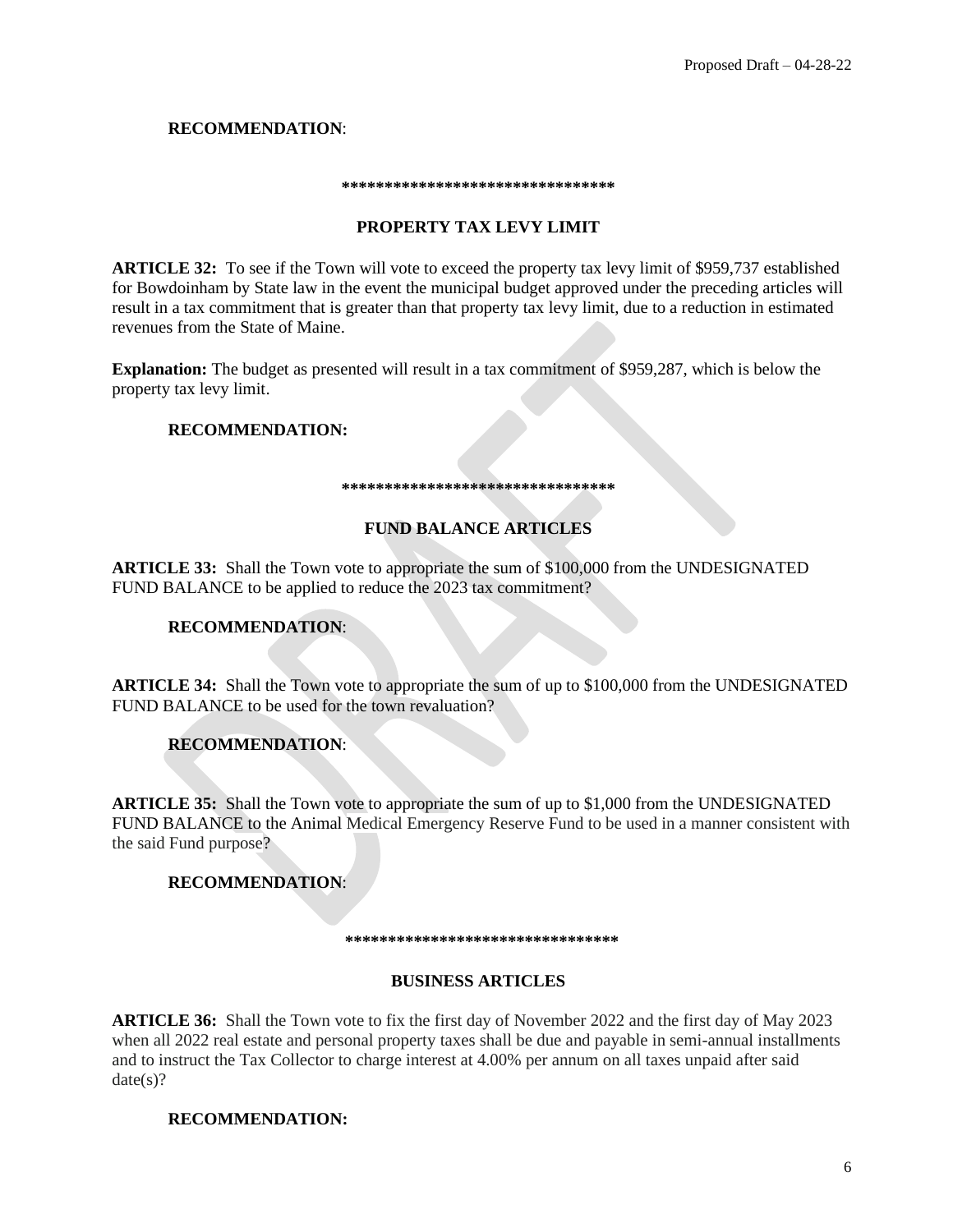**ARTICLE 37:** Shall the Town vote to establish the interest rate of 2.00% per year on the amount of overpayment to be paid to a taxpayer who is determined to have paid an amount of real estate or personal property taxes in excess of amount finally assessed pursuant to 36 M.R.S. §506-A?

# **RECOMMENDATION:**

**ARTICLE 38:** Shall the Town vote to authorize the Tax Collector to accept tax payments prior to the commitment of taxes?

# **RECOMMENDATION:**

**ARTICLE 39:** Shall the Town vote to authorize the Tax Collector to offer a 2023 Tax Club Plan to taxpayers who enroll no later than July 31, 2022, who pay the total amount of 2023 taxes by monthly payments from September 2022 to June 30, 2023, who abide by the requirements of said plan; who shall receive from the Town, in return for such payments, full credit for such taxes paid without incurring any charge of interest?

# **RECOMMENDATION:**

**ARTICLE 40:** Shall the Town vote to authorize the payment of any overdrafts that may occur in the Town's 2022/2023 budget to be paid out of the undesigned fund balance?

# **RECOMMENDATION:**

**ARTICLE 41:** Shall the Town vote to authorize the Select Board to appropriate funds from various reserve funds, as they deem necessary, in a manner that is consistent with the purposes for which said funds were established?

# **RECOMMENDATION:**

**ARTICLE 42:** Shall the Town vote to authorize the Select Board to transfer unexpended funds remaining in department expense accounts, which are appropriated by the town meeting in FY22-23 but which are not expended in FY22-23, in to related reserve accounts?

# **RECOMMENDATION:**

**ARTICLE 43:** Shall the Town vote to authorize the Select Board and Treasurer to accept on behalf of the Town, monetary gifts, and donated equipment and vehicles, and to appropriate said gifts to supplement the accounts and departments as specified by the benefactor?

# **RECOMMENDATION:**

**ARTICLE 44:** Shall the Town vote to authorize the following actions on behalf of the town: (1) to authorize the Select Board to rent, lease, sell, or otherwise dispose of any real estate acquired by the town for non-payment of taxes thereon on such terms as they deem advisable and execute Municipal Quit Claim deeds for same; (2) to authorize the Select Board to keep any real estate acquired for non-payment of taxes or portion thereof for the use of the town when they deem it to be in the town's best interests; and (3) to authorize the Select Board to rent or lease town-owned real estate that was not acquired for non-payment of taxes when they deem it to be in the town's best interest and on such terms as they deem advisable?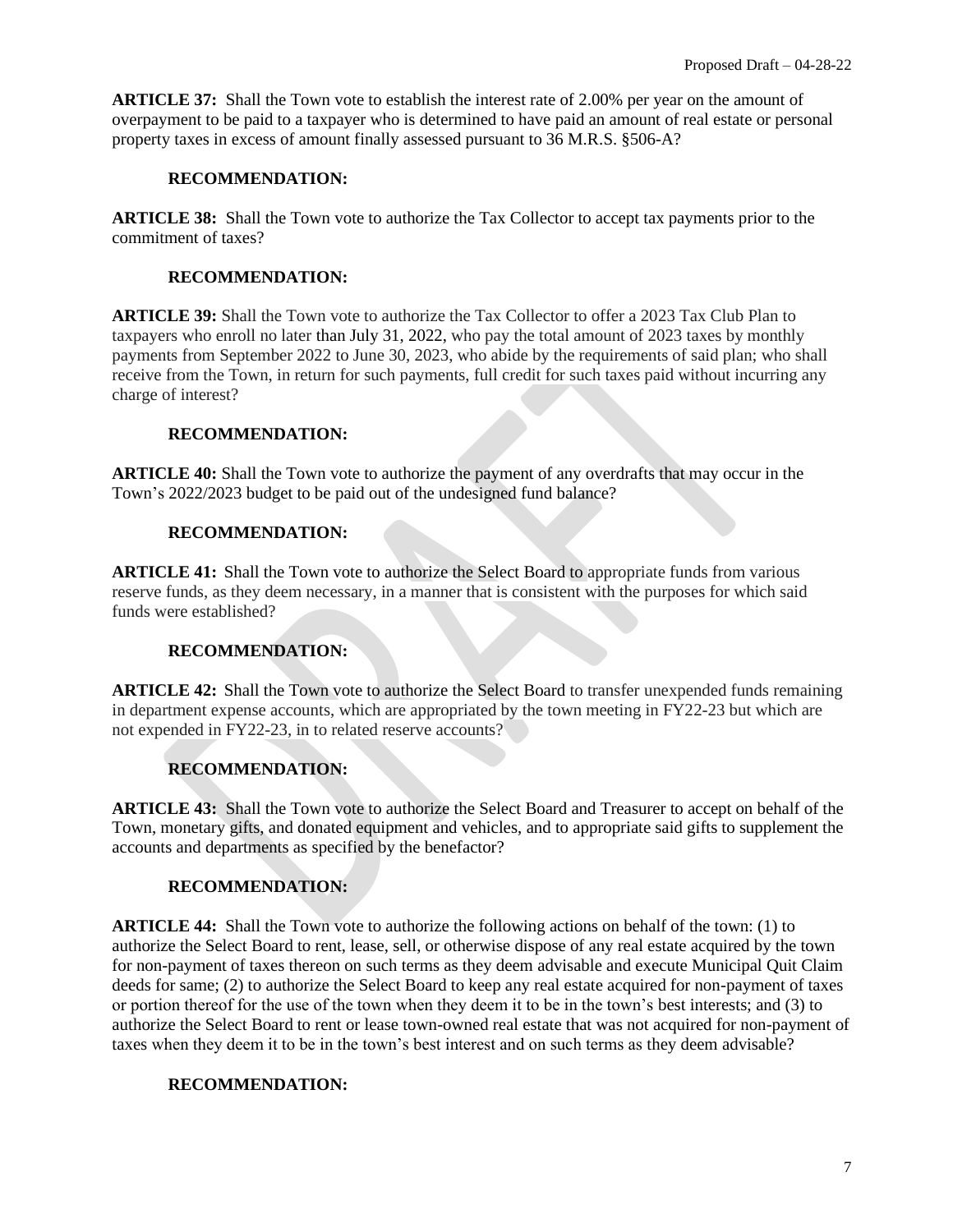**ARTICLE 45:** Shall the Town vote to authorize the municipal Treasurer to waive the foreclosure of a tax lien mortgage by recording a Waiver of Foreclosure at the Registry of Deeds in which the Tax Lien Certificate is recorded, prior to the right of redemption expiring, pursuant to 36 M.R.S. § 944?

# **RECOMMENDATION:**

**ARTICLE 46:** Shall the Town vote to authorize the Select Board and Treasurer, on behalf of the Town to sell or dispose of obsolete Town equipment, material and commodities on such terms as they deem proper and place money from said sales into related reserve account, if the Board deems appropriate?

# **RECOMMENDATION:**

**ARTICLE 47:** Shall the Town vote to authorize the Treasurer to accept any donations, gifts or grants of money for the Heating Assistance Program reserve account and to expend available funds from the account for the designated purpose?

# **RECOMMENDATION:**

**ARTICLE 48:** Shall the Town vote to authorize the Select Board and Treasurer to enter into multi-year contracts necessary to provide services to the Town?

**Explanation:** Services for the town include but are not limited to ambulance service, banking, road maintenance, snow removal, curbside recycling and trash disposal.

## **RECOMMENDATION:**

**ARTICLE 49:** Shall the Town vote to authorize the Select Board and Treasurer to accept and expend Community Development Block Grant Funds and other federal, state or private grants on behalf of the Town?

# **RECOMMENDATION:**

**ARTICLE 50:** Shall the Town vote to authorize the Select Board to periodically set fees for returned checks, copies of Town ordinances and other documents, and notary services?

# **RECOMMENDATION:**

**ARTICLE 51:** Shall the Town vote to authorize the Select Board to collect Solid Waste Management User Fees for Fiscal Year 2022 at the rate of \$3.00 per bag?

# **RECOMMENDATION:**

**ARTICLE 52:** Shall the Town vote to set the annual permit fee of \$100.00 per year, per truck for commercial haulers operating within the Town of Bowdoinham, pursuant to the provisions of 7.1.1 of the Solid Waste Management Ordinance?

## **RECOMMENDATION**:

**ARTICLE 53:** Shall the Town vote to authorize the Select Board to close any road or roads or portions thereof for winter maintenance and to annul, alter, or modify such decisions, pursuant to 23 M.R.S. §2953, and that such orders made by the Select Board shall be a final determination?